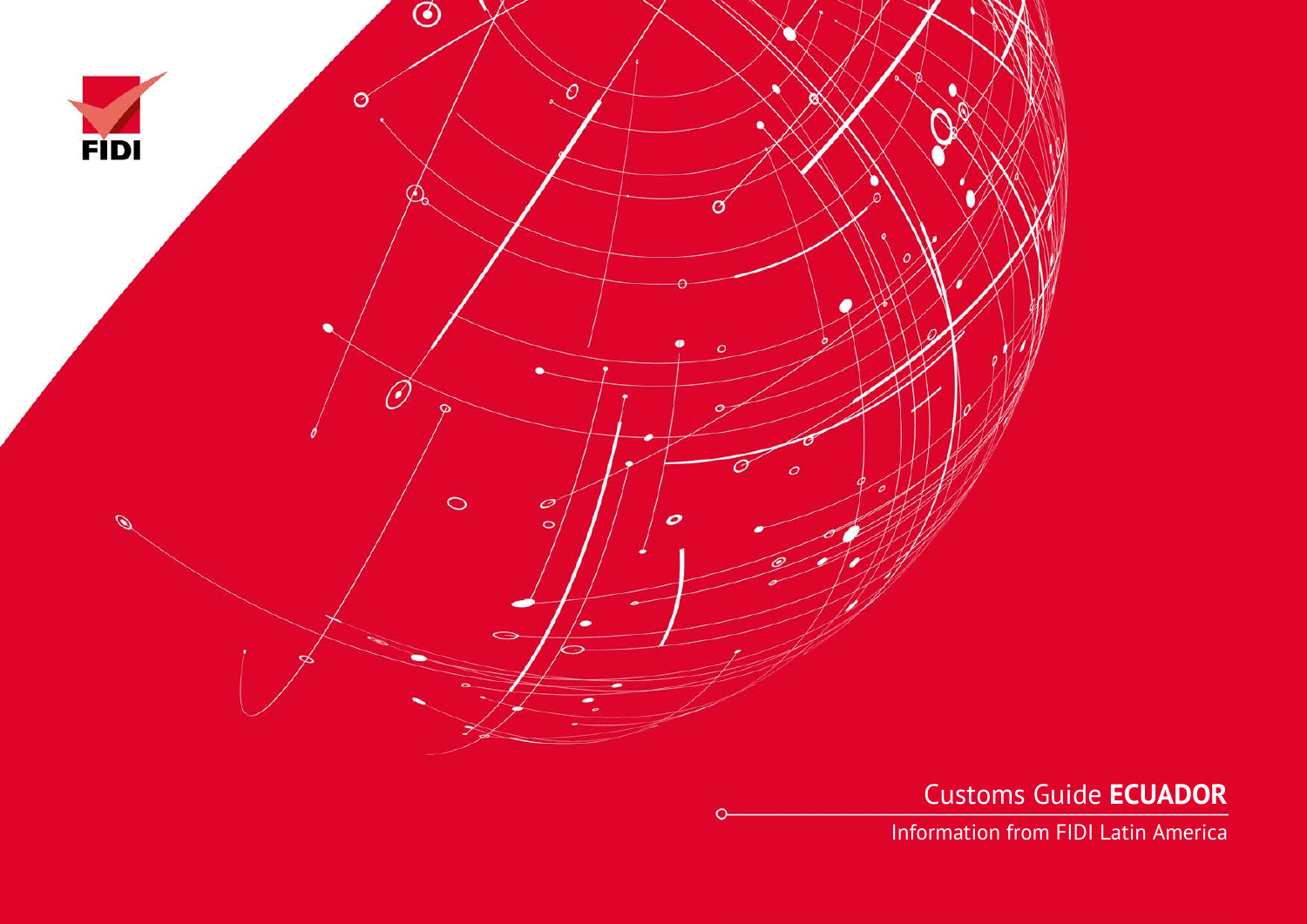# **Customs guide** ECUADOR

### **The global quality standard for international moving.**

The FAIM label is your global assurance for a smooth, safe and comprehensive relocation process.





| <b>GOODS</b>         | <b>DOCUMENTS REQUIRED</b>                                                                                                                                                                                                                                                                                                                                                                                                                             | <b>CUSTOMS PRESCRIPTIONS</b>                                                                                                                                                                                                                                                                                                                                                                                                                                                                | <b>REMARKS</b>                                                                                                                                                                                                                                                                                                                                                                                                                                                                                                                     |
|----------------------|-------------------------------------------------------------------------------------------------------------------------------------------------------------------------------------------------------------------------------------------------------------------------------------------------------------------------------------------------------------------------------------------------------------------------------------------------------|---------------------------------------------------------------------------------------------------------------------------------------------------------------------------------------------------------------------------------------------------------------------------------------------------------------------------------------------------------------------------------------------------------------------------------------------------------------------------------------------|------------------------------------------------------------------------------------------------------------------------------------------------------------------------------------------------------------------------------------------------------------------------------------------------------------------------------------------------------------------------------------------------------------------------------------------------------------------------------------------------------------------------------------|
| <b>Removal Goods</b> | <b>Returning citizens:</b><br>Original passports of the consignee and<br>family members. The passport must show<br>all the entries and departures from<br>Ecuador and also the entry with<br>intentions to reside permanently in<br>Ecuador.<br>A Migratory Certificate, issued at<br>destination by Migration Police;<br>Sworn Declaration (Declaration<br>Juramentada);<br>Bill of lading, including number of<br>passport.                         | Diplomatic shipments:<br>• An authorization will be required by the<br>international organization that they<br>represent. The authorization will be<br>issued by each entity according to the<br>Ministry of Foreign Affairs of Ecuador.<br>Ecuadorian Diplomats:<br>An authorization will be required by the<br>international organization that they<br>belong. The authorization will be issued<br>by each entity according to the Ministry<br>of Foreign Affairs of Ecuador.             | • Only one shipment will be admitted duty<br>free. If you send 2 shipments (i.e. a small<br>airfreight plus a container via surface) even<br>if it belongs to the same client, one of them<br>will be subject to payment of import taxes.<br>• Only one item per article is allowed per<br>family member. Additional items are subject<br>to payment of duties and fines or<br>confiscation.<br>• For both foreign citizens and Ecuadorians,<br>the household goods and used personal<br>effects must arrive two months before the |
|                      | <b>Foreign Citizens:</b><br>• Original passports of the consignee and<br>family members, including visas;<br>A Migratory Certificate, issued at<br>destination by Migration Police;<br>Sworn Declaration (Declaration<br>Juramentada);<br>Bill of lading, including number of<br>passport.<br>Diplomatic shipments only:<br>• Copy of diplomatic passport;<br>Original Packing List;<br>Bill of Lading with name of consignee<br>and passport number; | Foreign citizens:<br>×.<br>• The consignee and all the family<br>members coming to live in Ecuador must<br>have:<br>Immigrant Visa or<br>×.<br>Non-Immigrant visa, when the citizen<br>is expected to stay over a year in the<br>country. A work contract will be<br>needed.<br>If the permanent visa is not ready at the<br>arrival of the shipment, the client may<br>apply for a quarantee to be exempted<br>from duties and taxes on household<br>goods or work equipment when the visa | client arrived to the country and no later<br>than sixth months after arrival. Once the<br>shipment arrived, the client cannot leave the<br>country for more than 30 days.<br>• Foreign citizens cannot import used<br>vehicles.<br>• If non-declared items are found during<br>inspection, this will be considered as felony<br>and will be severely punished.<br>• The OBL/AWB and cargo documentation<br>must have the consignee's passport number.                                                                             |

All rights reserved. This publication may not be reproduced in any form without the permission of the FIDI Global Alliance. The FIDI Global Alliance cannot take responsibility for the contents of this publication. It is recommended to verify this information with a FIDI Affiliate prior to shipping. This document is produced based on the information supplied at the mentioned date.

Ecuador - Last updated on 1/12/2017 2 / 11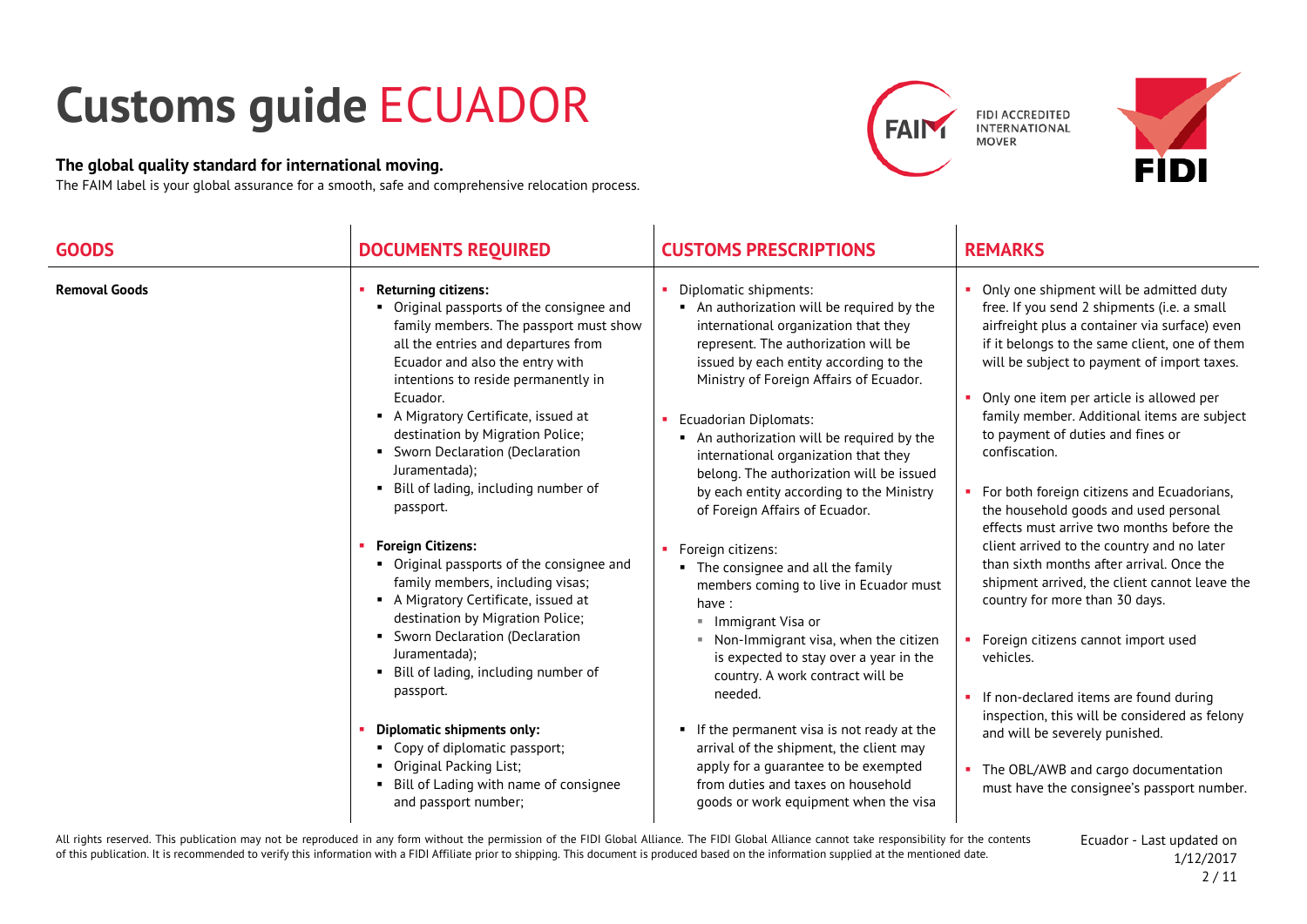## **GOODS DOCUMENTS REQUIRED CUSTOMS PRESCRIPTIONS REMARKS**

- For vehicles, original invoice or notarized copy under customer name and value must be shown. Title of auto.
- **•** Diplomatic franchise for the household goods and auto. If not, a guarantee can be submitted. This document needs to be accepted by Customs.

### **Ecuadorian Diplomats:**

- Copy of diplomatic passport;
- **Original Packing List;**
- Bill of Lading with name of consignee and passport number;
- For vehicles, original invoice or notarized copy under customer name and value must be shown. Title of auto;
- Diplomatic franchise for the household goods and auto. If not, a guarantee can be submitted. This document needs to be accepted by customs.

is on process. The guarantee will be 120% on the applicable duty. This guarantee will be valid for 90 business days. If the visa is not presented by that time, the guarantee will go directly to Ecuador customs administration.

- **Property of household goods and work** equipment must be demonstrated by means of a sworn declaration stamped by an Ecuadorian Consul at origin or by a Notary Public in Ecuador, in which is evident the detailed and complete list of household goods, personal effects and working equipment included in the shipment with declared value for customs (do not include international insurance value). This document should be in Spanish and should include the following elements :
	- Marital Status
	- Name of spouse
	- Name of family members
	- Intention to reside permanently in Ecuador
	- used household goods and personal effects
	- Place of origin
	- Place of delivery
	- Mode of transport
	- Arrival dates.
- **Exemption from duties and taxes:** 
	- To fall under the exemption of taxes in the import of Household Goods, the Ecuadorian migrant needs to show that

- Shipments on which all conditions are not fulfilled will be subject to payment of import taxes (request for specific information if needed before shipping).
- A transportation Insurance policy must be taken in Ecuador (for Customs purposes only, does not replace regular door to door insurance certificate issued at origin).
- Since December 1, 2010, nationalization of household goods enforced procedure:
	- 1. All goods that are part of household goods (household goods, vehicles and tools …), must have been purchased prior to arrival of the client to Ecuador. In no way will household goods, vehicles and working tools purchased after the date of arrival in the country be accepted.
	- 2. Any new item being declared as part of household goods must include into the sworn declaration the original commercial of buying, the invoice must be to the name of the returned migrant or someone in his family (wife and / or children). For any new articles that present no adequate proof of purchase, will be applied with the respective payment of taxes, under tariff item of household goods not exempt from taxes (9802.00.00.20).
- Household goods and personal effects are allowed duty free for:
	- Foreign diplomats.

All rights reserved. This publication may not be reproduced in any form without the permission of the FIDI Global Alliance. The FIDI Global Alliance cannot take responsibility for the contents of this publication. It is recommended to verify this information with a FIDI Affiliate prior to shipping. This document is produced based on the information supplied at the mentioned date.

Ecuador - Last updated on 1/12/2017 3 / 11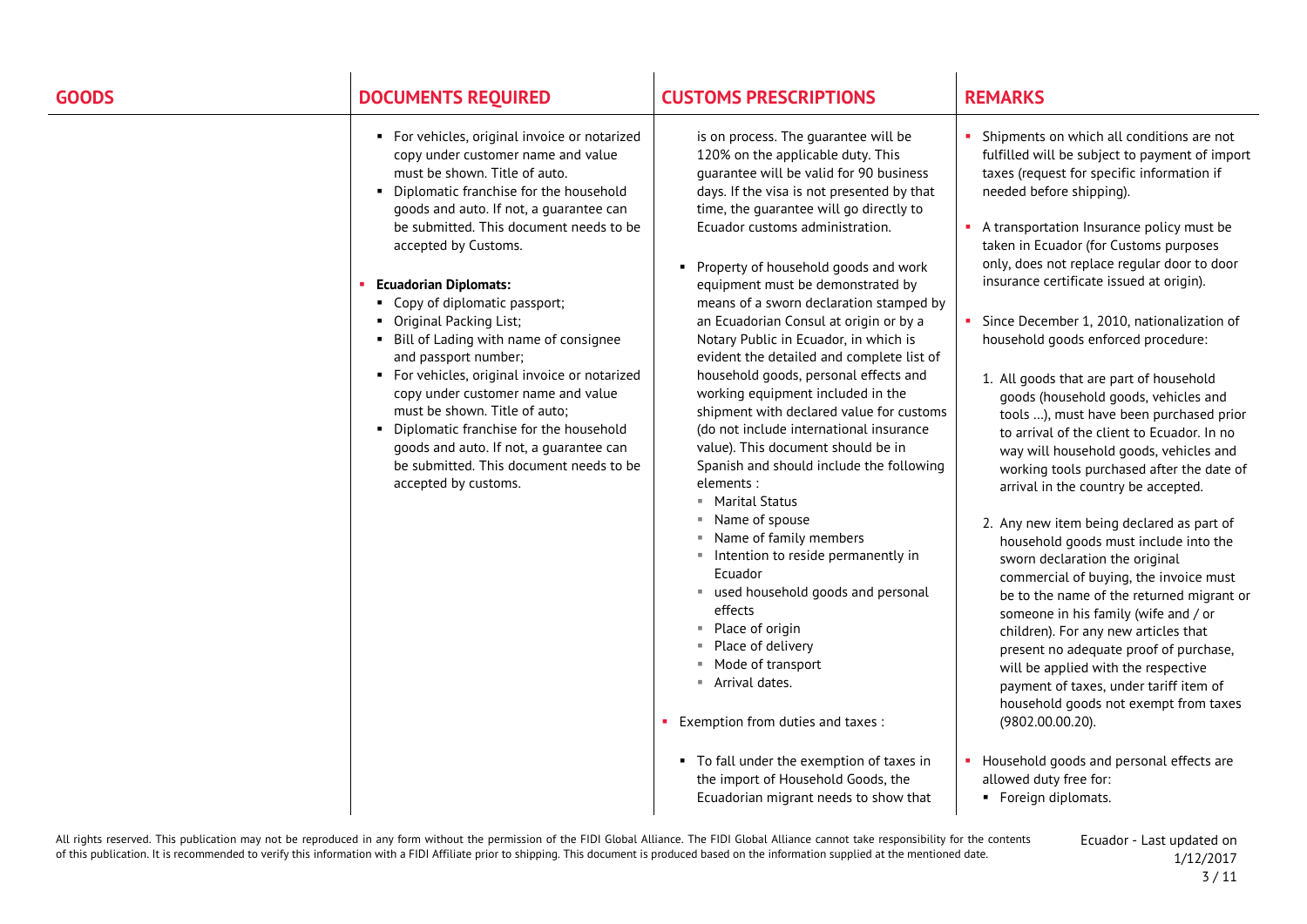| <b>GOODS</b> | <b>DOCUMENTS REQUIRED</b> | <b>CUSTOMS PRESCRIPTIONS</b>                                                                                                                                                                                                                                                                                                                                                                                                                                                                                                                                                                                                                                                                                                                                                                                                                                                                                                                                                                                                                                                                                                                                                                                                                                                                          | <b>REMARKS</b>                                                                                                                                                                                                                                                                                                                                                                                                                                                  |
|--------------|---------------------------|-------------------------------------------------------------------------------------------------------------------------------------------------------------------------------------------------------------------------------------------------------------------------------------------------------------------------------------------------------------------------------------------------------------------------------------------------------------------------------------------------------------------------------------------------------------------------------------------------------------------------------------------------------------------------------------------------------------------------------------------------------------------------------------------------------------------------------------------------------------------------------------------------------------------------------------------------------------------------------------------------------------------------------------------------------------------------------------------------------------------------------------------------------------------------------------------------------------------------------------------------------------------------------------------------------|-----------------------------------------------------------------------------------------------------------------------------------------------------------------------------------------------------------------------------------------------------------------------------------------------------------------------------------------------------------------------------------------------------------------------------------------------------------------|
|              |                           | he is willing to live in Ecuador. Such<br>statement has to be shown in a sworn<br>declaration that comply with the<br>following requisites :<br>" If the migrant arrived willing to live in<br>Ecuador before February 6th 2017, he<br>should have lived outside the country<br>for a period of no less than a year. If<br>the migrant arrived to Ecuador willing<br>to live in the country after February<br>6th 2017, he should have lived more<br>than two years abroad.<br>His days visiting Ecuador should not<br>add more than 60 days in the last year<br>(including holidays) days that will<br>count until the date the migrant<br>entered the country willing to live<br>permanently in the country.<br>" The Ecuadorian migrant that has lived<br>for a period of more than 5 years<br>abroad: his days of visiting the country<br>will increase by 30 days for each<br>additional year being these addition<br>no more that 180 days.<br>" The time the migrant has been abroad<br>will be demonstrated through the<br>Passport and the migratory movement<br>where it is shown how many times the<br>person has entered and exit the<br>country. If the exit has not been<br>registered by the police, consular<br>certificates or accredited certificates<br>by migration may be valid. | • Ecuadorian diplomats.<br>• Ecuadorian citizens returning after<br>finishing official assignments in<br>International.<br>• Organizations recognized by the<br>Ecuadorian Government.<br>Ecuadorian citizens returning after a<br>minimum of one (1) year of legal<br>residence abroad (resident visa from the<br>country where they return from is<br>required).<br>• Foreigners with immigrant visa, and<br>• Foreigners with non-immigrant working<br>visa. |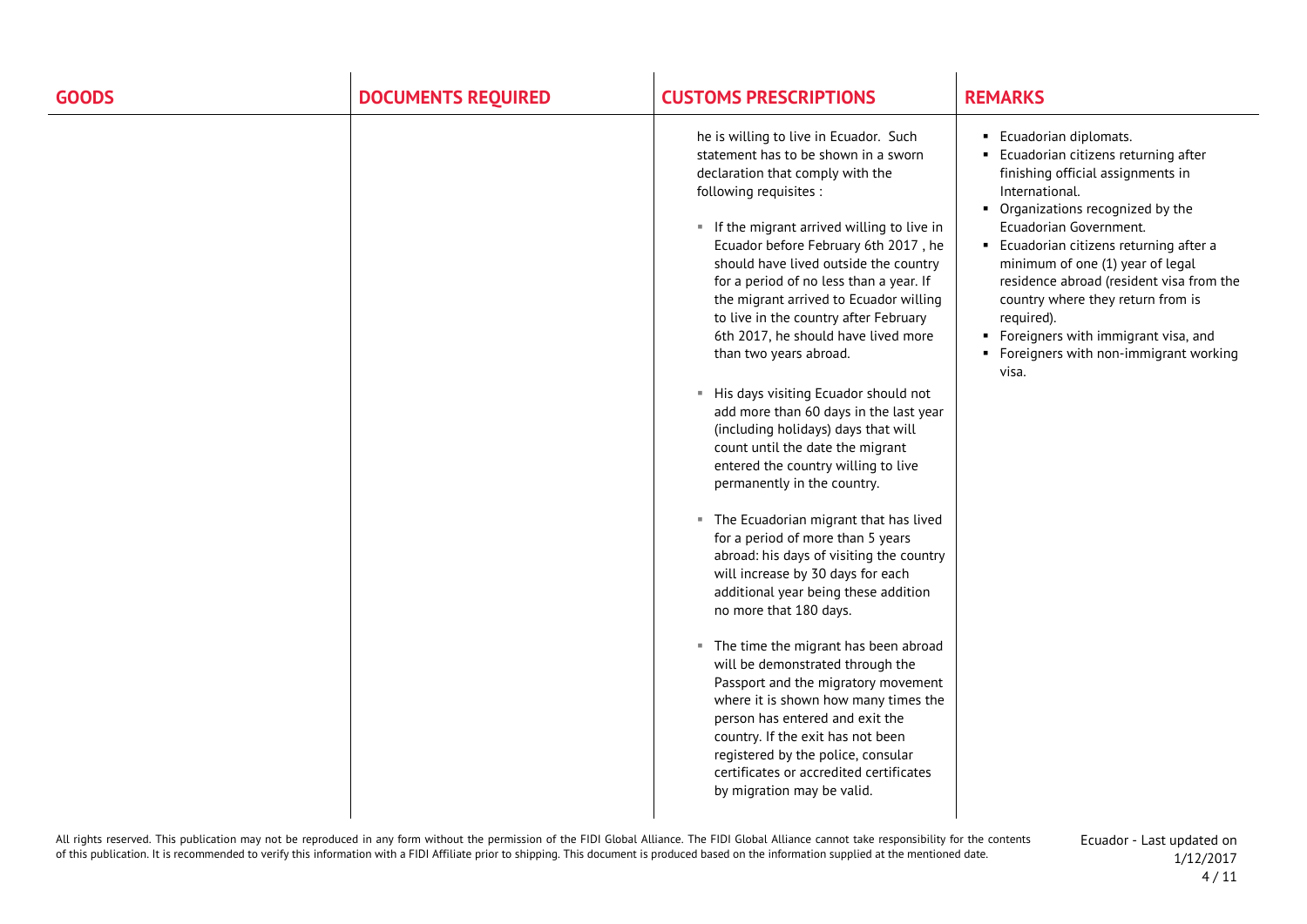| <b>GOODS</b> | <b>DOCUMENTS REQUIRED</b> | <b>CUSTOMS PRESCRIPTIONS</b>                                                                                                                                                                                                                                                                                                                                                                                                                                    | <b>REMARKS</b> |
|--------------|---------------------------|-----------------------------------------------------------------------------------------------------------------------------------------------------------------------------------------------------------------------------------------------------------------------------------------------------------------------------------------------------------------------------------------------------------------------------------------------------------------|----------------|
|              |                           | " The household goods and work<br>equipment must arrive between two<br>months prior to the people's arrival<br>and up to six months after the<br>people's arrival.                                                                                                                                                                                                                                                                                              |                |
|              |                           | • Requisites for NON Ecuadorian migrants :                                                                                                                                                                                                                                                                                                                                                                                                                      |                |
|              |                           | • The non-Ecuadorian migrant may be tax<br>exempt on the HHG and work equipment,<br>just when his intentions are to live for<br>more than 1 year in Ecuador. To have this<br>benefit, they must have the immigrant<br>visa. In case that they have a non-<br>immigrant visa, they shall present the<br>work contract, and if the visa is in<br>process, the person may present a<br>specific warranty.                                                          |                |
|              |                           | • Ecuadorians returning:                                                                                                                                                                                                                                                                                                                                                                                                                                        |                |
|              |                           | • The exemption will apply to Ecuadorians<br>residing abroad, legally or not, for over a<br>year, with entries to Ecuador no more<br>that 60 days in one year (cumulative).                                                                                                                                                                                                                                                                                     |                |
|              |                           | • The ownership of the household and / or<br>work equipment needs to be supported<br>by a sworn statement from a notary or<br>from an Ecuador Consulate. The letter<br>should indicate all the items, the value of<br>each item and the status of each item<br>(new or used), and the intention to reside<br>permanently in Ecuador. In case of<br>marriage, the documentation may be<br>entered in the name of any of the<br>spouses, regardless of the person |                |

All rights reserved. This publication may not be reproduced in any form without the permission of the FIDI Global Alliance. The FIDI Global Alliance cannot take responsibility for the contents of this publication. It is recommended to verify this information with a FIDI Affiliate prior to shipping. This document is produced based on the information supplied at the mentioned date.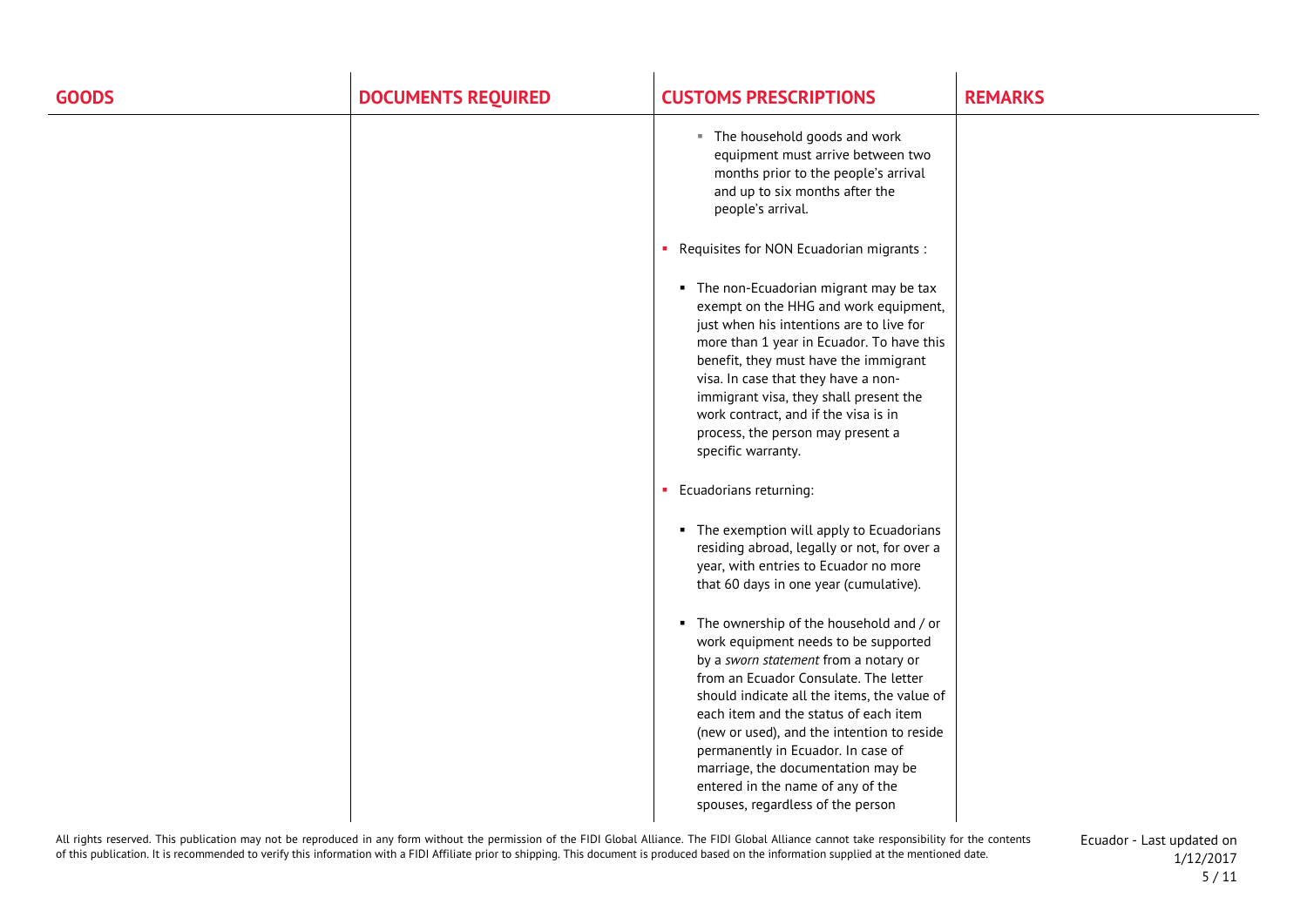| <b>GOODS</b>          | <b>DOCUMENTS REQUIRED</b> | <b>CUSTOMS PRESCRIPTIONS</b>                                                                                                                                                                                                                                                                                                                                                                                                                                                                                                                                                                                                                                                               | <b>REMARKS</b>                                                                                                                                                                                                                                                                                                                                                                                                                                                                                                                                                                                                                                                                                                                                                                                          |
|-----------------------|---------------------------|--------------------------------------------------------------------------------------------------------------------------------------------------------------------------------------------------------------------------------------------------------------------------------------------------------------------------------------------------------------------------------------------------------------------------------------------------------------------------------------------------------------------------------------------------------------------------------------------------------------------------------------------------------------------------------------------|---------------------------------------------------------------------------------------------------------------------------------------------------------------------------------------------------------------------------------------------------------------------------------------------------------------------------------------------------------------------------------------------------------------------------------------------------------------------------------------------------------------------------------------------------------------------------------------------------------------------------------------------------------------------------------------------------------------------------------------------------------------------------------------------------------|
|                       |                           | submitting the request for exoneration.<br>• The sworn statement must contain the<br>following information :<br>■ Marital Status<br>■ Name of spouse<br>" Name of family members<br>Intentions to reside permanently in<br>Ecuador<br>Used household goods and personal<br>effects<br>$\blacksquare$ Place of origin<br>■ Place of delivery<br>■ Mode of transport<br>Arrival dates.                                                                                                                                                                                                                                                                                                       |                                                                                                                                                                                                                                                                                                                                                                                                                                                                                                                                                                                                                                                                                                                                                                                                         |
| <b>Motor Vehicles</b> |                           | • 1 vehicle OR 1 motorcycle can come as<br>household goods under the following<br>conditions, according to the date the<br>migrant is willing to live in the country :<br>• If the migrant arrived Ecuador wanting to<br>live in Ecuador before Feb. 6th 2017, the<br>person must comply with the following<br>conditions:<br>" Time the migrant has lived abroad<br>must be of at least 2 years.<br>The model / year must correspond to<br>the last 5 years.<br>" The price of the vehicle must not<br>exceed 60 minimum wages and the<br>cylinders must not be more than 3000<br>CC.<br>In the case of the motorcycle, the price<br>must not exceed 8000 USD and no<br>more than 650 cc. | • Is it possible to sell a vehicles or motorcycle<br>that were cleared as household goods?<br>• The applications for ownership transfer<br>presented before Feb. 6th 2017 will fall<br>under Executive Decree 888, meaning<br>that the migrant must have lived<br>continuously for 1 year after being given<br>their household goods clearance by<br>customs.<br>The applications for ownership transfer<br>$\blacksquare$<br>presented after Feb. 6th 201, will fall<br>under the Organic Law of Human<br>Mobility. Meaning that 4 years should<br>have passed counted from the date the<br>vehicles or motorcycles have been<br>nationalized with the tax exemption.<br>After the 4 years but before the 5 years,<br>the Ecuadorian migrant may proceed to<br>the payment of duties for the remaining |

All rights reserved. This publication may not be reproduced in any form without the permission of the FIDI Global Alliance. The FIDI Global Alliance cannot take responsibility for the contents of this publication. It is recommended to verify this information with a FIDI Affiliate prior to shipping. This document is produced based on the information supplied at the mentioned date.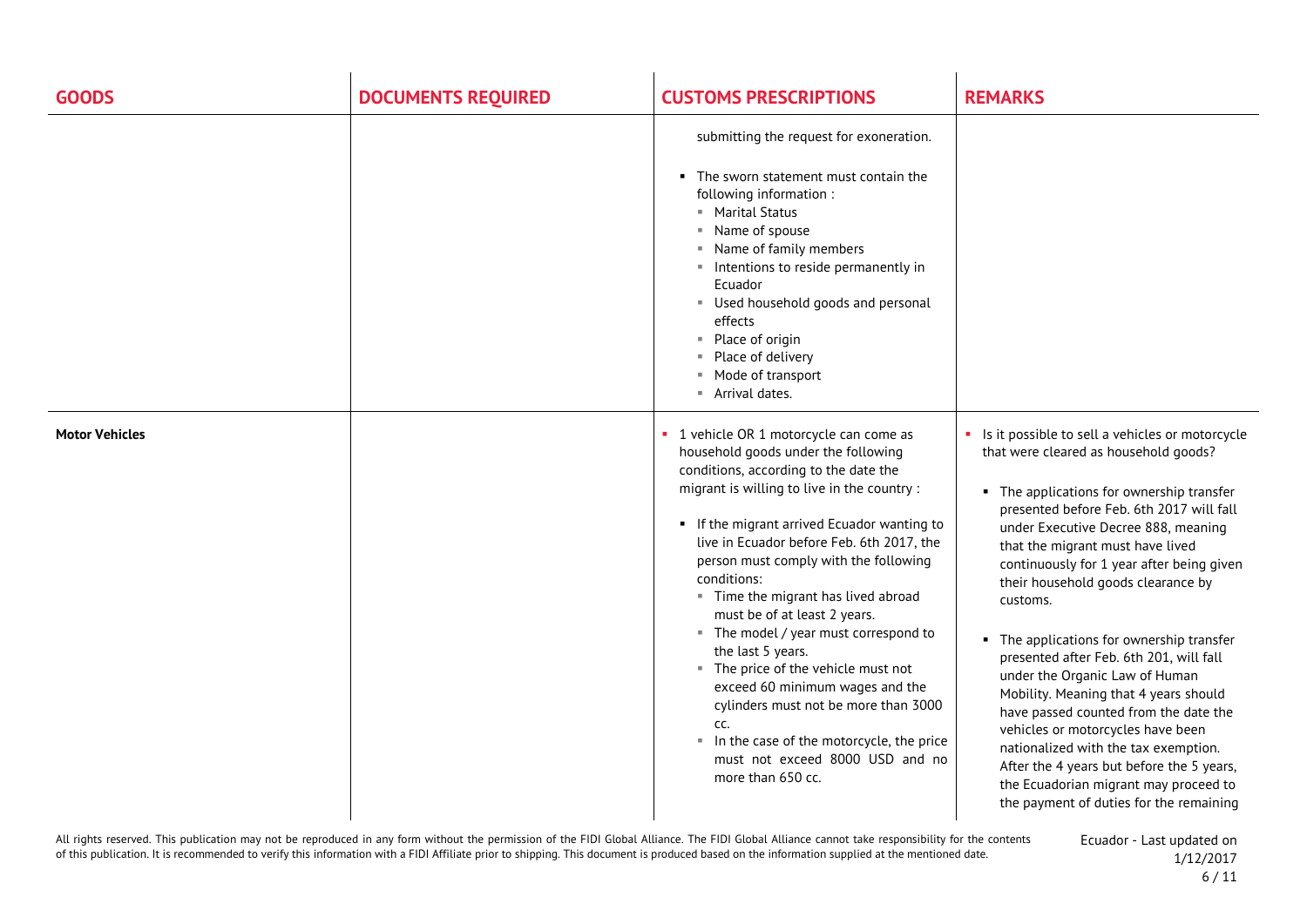| <b>GOODS</b> | <b>DOCUMENTS REQUIRED</b> | <b>CUSTOMS PRESCRIPTIONS</b>                                                                                                                                                                                                                                                                                                                                                                                                                                                                                                                                                                                                                                                                                                                                                                                                                                                                                                                                                                                                                                                                                                                                                                                                                                                                                                                                     | <b>REMARKS</b>                                                                                                                                                                                                                                                                                                                                                                                                                                                                                                                                                                                                                                                                                                                                                                                                                                                                                                                                                                                                                                                                                                                                     |
|--------------|---------------------------|------------------------------------------------------------------------------------------------------------------------------------------------------------------------------------------------------------------------------------------------------------------------------------------------------------------------------------------------------------------------------------------------------------------------------------------------------------------------------------------------------------------------------------------------------------------------------------------------------------------------------------------------------------------------------------------------------------------------------------------------------------------------------------------------------------------------------------------------------------------------------------------------------------------------------------------------------------------------------------------------------------------------------------------------------------------------------------------------------------------------------------------------------------------------------------------------------------------------------------------------------------------------------------------------------------------------------------------------------------------|----------------------------------------------------------------------------------------------------------------------------------------------------------------------------------------------------------------------------------------------------------------------------------------------------------------------------------------------------------------------------------------------------------------------------------------------------------------------------------------------------------------------------------------------------------------------------------------------------------------------------------------------------------------------------------------------------------------------------------------------------------------------------------------------------------------------------------------------------------------------------------------------------------------------------------------------------------------------------------------------------------------------------------------------------------------------------------------------------------------------------------------------------|
|              |                           | If the price of the imported vehicle<br>exceeds the maximum price established,<br>in a value of 5 minimum wages, it is<br>allowed to import the vehicle, paying the<br>duties for such a difference.<br>• If the migrant arrived with the intentions<br>of living in Ecuador after Feb. 6th 2017,<br>the person must comply with the<br>following conditions:<br>" Time the migrant has lived abroad<br>must be of at least 2 years<br>The model / year must correspond to<br>the last 5 years.<br>" The price of the vehicle must not<br>exceed 60 minimum wages and the<br>cylinders must not be more than 3000<br>CC<br>In the case of the motorcycle, the price<br>must not exceed 8000 USD and no<br>more than 650 cc.<br>• If the price of the imported vehicle exceeds<br>the maximum price established, in a value of<br>5 minimum wages, it is allowed to import<br>the vehicle, paying the duties for such a<br>difference.<br>$\blacksquare$ Important :<br>" To determine the price, it will be taken<br>into account the value corresponding to<br>the year the car came into the market<br>" To determine the years of the vehicle, it<br>will be taken into account exclusively the<br>time between the year of the vehicle and<br>the period of the shipment.<br>It will NOT be considered as part of the<br>HHG any vehicles that do not comply | time to complete the time of 5 years. $\mu$<br><b>• WARNING</b><br>• IMPROPER USE - Incurred as improper<br>use, who, as a third party, without being<br>owner of the imported goods as<br>household goods. Uses the merchandise<br>without there being a transfer of<br>ownership.<br>In case of not compliance, there will be a<br>penalty as indicated in article 214 of the<br>Regulation of titles of Customs for<br>commerce.<br>• No endorsement will be accepted for<br>transportation documents.<br>Previous valoration for vehicles for<br>household goods:<br>• The migrant can ask customs for the<br>valoration of the vehicle, prior to<br>importing it as household goods.<br>$\blacksquare$ Instructions:<br>" Download the "Formulario<br>Consultas por Valor de Vehículos".<br>" Fill the form.<br>" Save the file in the computer un the<br>name "Formulario Consulta de<br>Valor - (Name and Last Name of the<br>migrant)"<br>■ Send it to<br>mesadeservicios@aduana.gob.ec,<br>with Subject: Valoración Previa de<br>Vehículos para Menaje de Casa,<br>attaching a picture of the vehicle<br>and documentation that helps the |

All rights reserved. This publication may not be reproduced in any form without the permission of the FIDI Global Alliance. The FIDI Global Alliance cannot take responsibility for the contents of this publication. It is recommended to verify this information with a FIDI Affiliate prior to shipping. This document is produced based on the information supplied at the mentioned date.

Ecuador - Last updated on 1/12/2017 7 / 11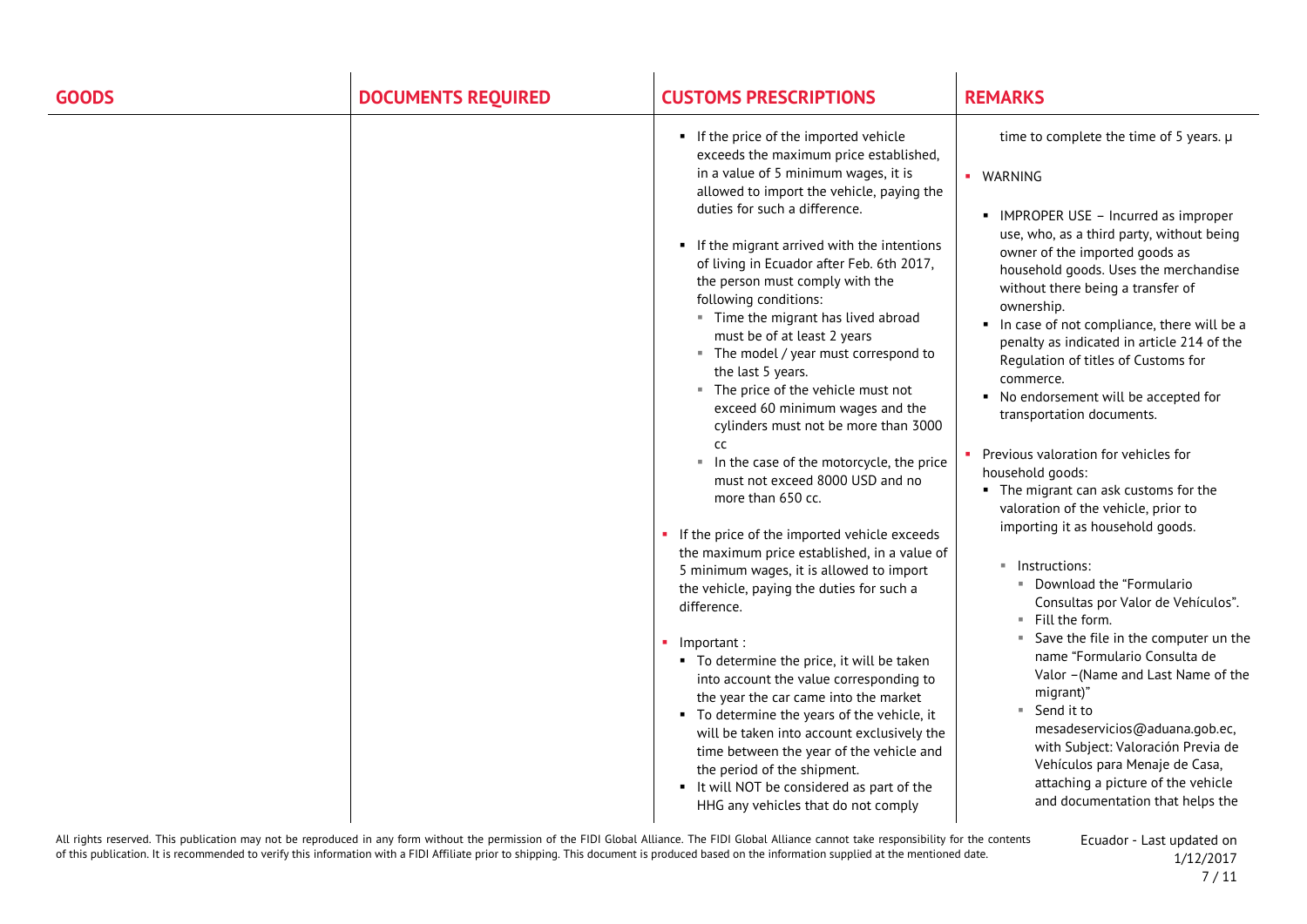| <b>GOODS</b>                   | <b>DOCUMENTS REQUIRED</b>              | <b>CUSTOMS PRESCRIPTIONS</b>                                                                                                                                                                                                                                                                                                                                                                                                                                                                                                                                                                                                                                                                                                                                                                          | <b>REMARKS</b>                                                                                                                                                                                                                                                                                                                    |
|--------------------------------|----------------------------------------|-------------------------------------------------------------------------------------------------------------------------------------------------------------------------------------------------------------------------------------------------------------------------------------------------------------------------------------------------------------------------------------------------------------------------------------------------------------------------------------------------------------------------------------------------------------------------------------------------------------------------------------------------------------------------------------------------------------------------------------------------------------------------------------------------------|-----------------------------------------------------------------------------------------------------------------------------------------------------------------------------------------------------------------------------------------------------------------------------------------------------------------------------------|
|                                |                                        | with the previous information, and must<br>qualify to the specific tariff and comply<br>with all the formalities.<br>If inside the household goods, two or<br>more vehicles are included (that comply<br>with the requirements), the vehicle with<br>the highest value will be accepted. The<br>rest, in new condition, must fall under the<br>specific tariff and comply with all the law<br>formalities such as the import<br>registration with customs, import<br>registration with the Ministry of<br>industries and productivity, INEN quality<br>certificate, AND the payment of all duties.<br>If there are additional vehicles in used<br>conditions, they will be considered as<br>prohibited ítems for import and will not<br>be customs cleared and they will be re-<br>shipped to origin. | person from customs for the<br>analysis.<br>The answer with the valoration will<br>be sent to the email address<br>registered in the form.<br><b>Executive Decree No. 888 - Norms for</b><br>the application of HHGs and Work<br>equipment, for migrants that return to<br>live permanently in Ecuador since January<br>1st 2012. |
| Alcohol, cigarettes and cigars |                                        | Restricted but allowed in reasonable<br>quantities.                                                                                                                                                                                                                                                                                                                                                                                                                                                                                                                                                                                                                                                                                                                                                   |                                                                                                                                                                                                                                                                                                                                   |
| Pets                           | • Health and vaccination certificates. |                                                                                                                                                                                                                                                                                                                                                                                                                                                                                                                                                                                                                                                                                                                                                                                                       | • If pets arrive with owner, they will be<br>cleared with baggage by just presenting<br>International Health Certificate.<br>• If they arrive as cargo, customs clearance<br>process will be required and pets might have<br>to spend the night at customs.                                                                       |
| Clothing                       |                                        | As of January 1st, 2012, Presidential Decree<br>888, it is possible to import clothing, shoes<br>and accessories for personal use of the<br>migrant and his core family members in<br>quantities up to 200 kilos for each one of                                                                                                                                                                                                                                                                                                                                                                                                                                                                                                                                                                      | The regulations regarding clothing will be<br>valid for Ecuadoreans returning and also<br>foreigners, except diplomats.<br>• The origin agent must clearly inform                                                                                                                                                                 |

All rights reserved. This publication may not be reproduced in any form without the permission of the FIDI Global Alliance. The FIDI Global Alliance cannot take responsibility for the contents of this publication. It is recommended to verify this information with a FIDI Affiliate prior to shipping. This document is produced based on the information supplied at the mentioned date.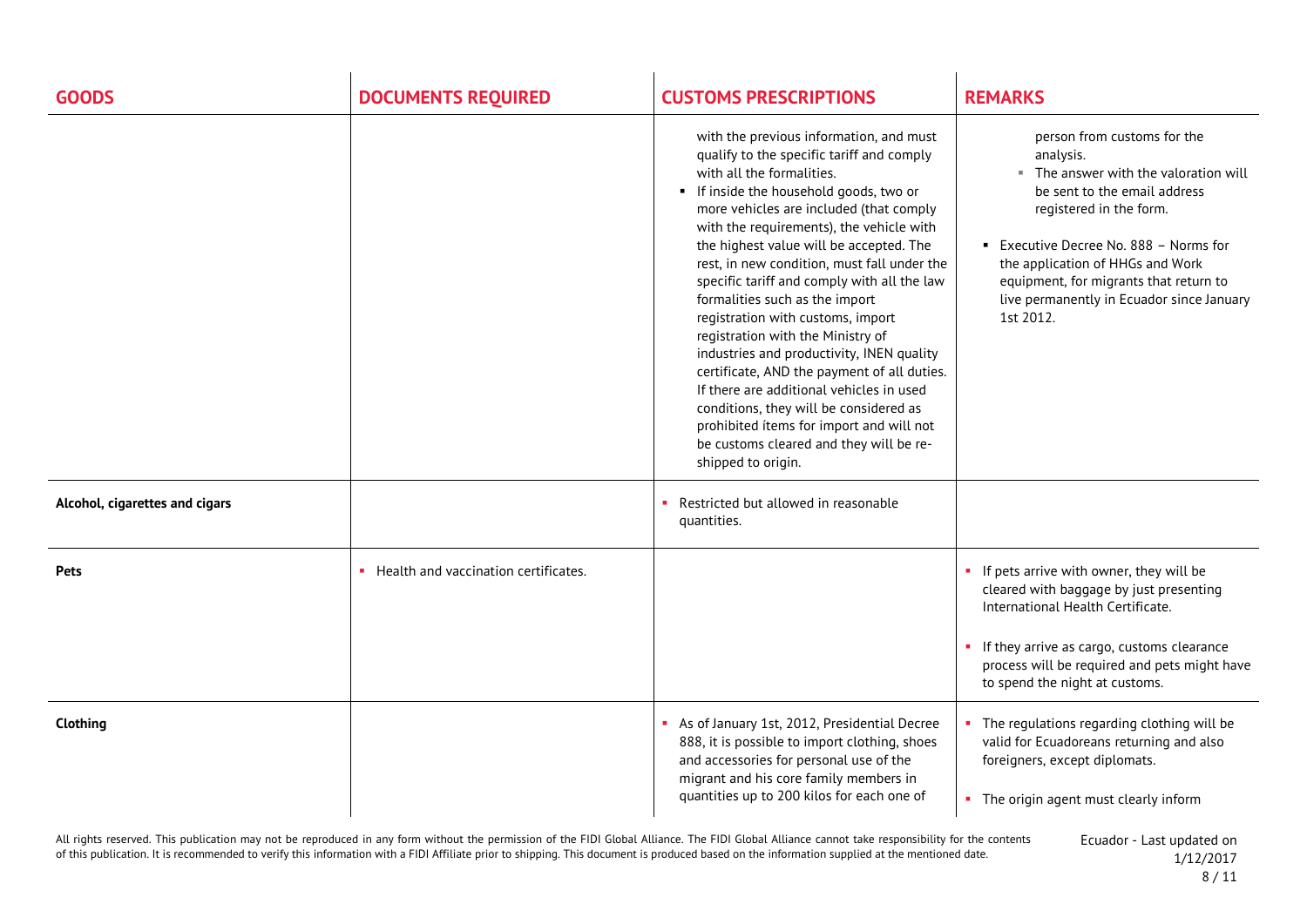| <b>GOODS</b>                                         | <b>DOCUMENTS REQUIRED</b> | <b>CUSTOMS PRESCRIPTIONS</b>                                                                                                                                                                                                                                                                                                                                                                                             | <b>REMARKS</b>                                                                                                                                                                                                                                                                                                                                                                                                                                                                                                                                                                                                                                                                                                                                                                                                                                                                                                                                                                                         |
|------------------------------------------------------|---------------------------|--------------------------------------------------------------------------------------------------------------------------------------------------------------------------------------------------------------------------------------------------------------------------------------------------------------------------------------------------------------------------------------------------------------------------|--------------------------------------------------------------------------------------------------------------------------------------------------------------------------------------------------------------------------------------------------------------------------------------------------------------------------------------------------------------------------------------------------------------------------------------------------------------------------------------------------------------------------------------------------------------------------------------------------------------------------------------------------------------------------------------------------------------------------------------------------------------------------------------------------------------------------------------------------------------------------------------------------------------------------------------------------------------------------------------------------------|
|                                                      |                           | them, provided that the sizes and quantities<br>are in relation with his core family members<br>at the moment of arrival of shipment. If the<br>customs inspectors find more than the<br>allowed quantities, customs will charge<br>taxes over the difference.<br>The boxes, suitcases, drawers used to pack<br>clothing, shoes and personal accessories will<br>have to be duly identified according to its<br>content. | customers shipping to Ecuador that it is<br>possible to import clothing, shoes and<br>accessories for personal use of the migrant<br>and his core family members in quantities<br>up to 200 kilos for each one of them,<br>provided that the sizes and quantities are in<br>relation with his core family members at the<br>moment of arrival of shipment. If the<br>customs inspectors find more than the<br>allowed quantities, customs will charge<br>taxes over the difference<br>To avoid delays at customs inspection in<br>Ecuador, each carton, box, suitcase or<br>drawer must be packed and identified<br>individually for each core family member.<br>Where the operation allows, it is<br>recommended that these items are weighted<br>individually after packing.<br>• If possible, load the items that contain<br>clothing, shoes and personal accessories as<br>near as possible to the container door, as<br>this may prevent that all goods be unloaded<br>for inspection at customs. |
| <b>Prohibited items</b>                              |                           | Strictly prohibited.                                                                                                                                                                                                                                                                                                                                                                                                     |                                                                                                                                                                                                                                                                                                                                                                                                                                                                                                                                                                                                                                                                                                                                                                                                                                                                                                                                                                                                        |
| Fumigation of imported and exported wooden<br>crates |                           | Ecuador adopted ISPM-15 (International<br>standards for Phytosanitary Measures<br>Publication 15) Guidelines for Regulating<br>Wood Packaging Material in International<br>Trade (aka NIFM-15) to standardise the<br>treatment of wood packing materials used<br>for the transport of goods.                                                                                                                             |                                                                                                                                                                                                                                                                                                                                                                                                                                                                                                                                                                                                                                                                                                                                                                                                                                                                                                                                                                                                        |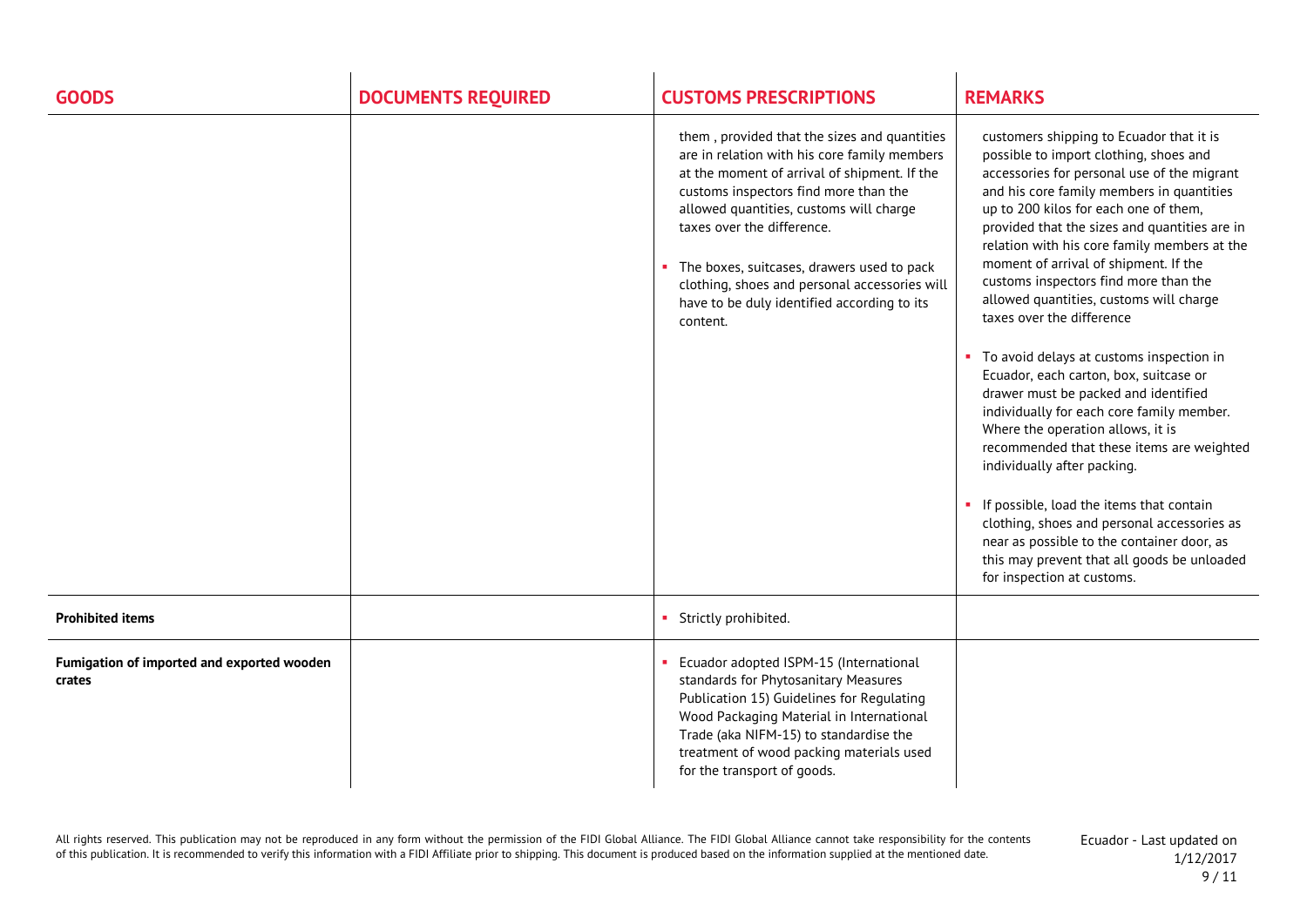All rights reserved. This publication may not be reproduced in any form without the permission of the FIDI Global Alliance. The FIDI Global Alliance cannot take responsibility for the contents of this publication. It is recommended to verify this information with a FIDI Affiliate prior to shipping. This document is produced based on the information supplied at the mentioned date. Ecuador - Last updated on 1/12/2017

 $10 / 11$